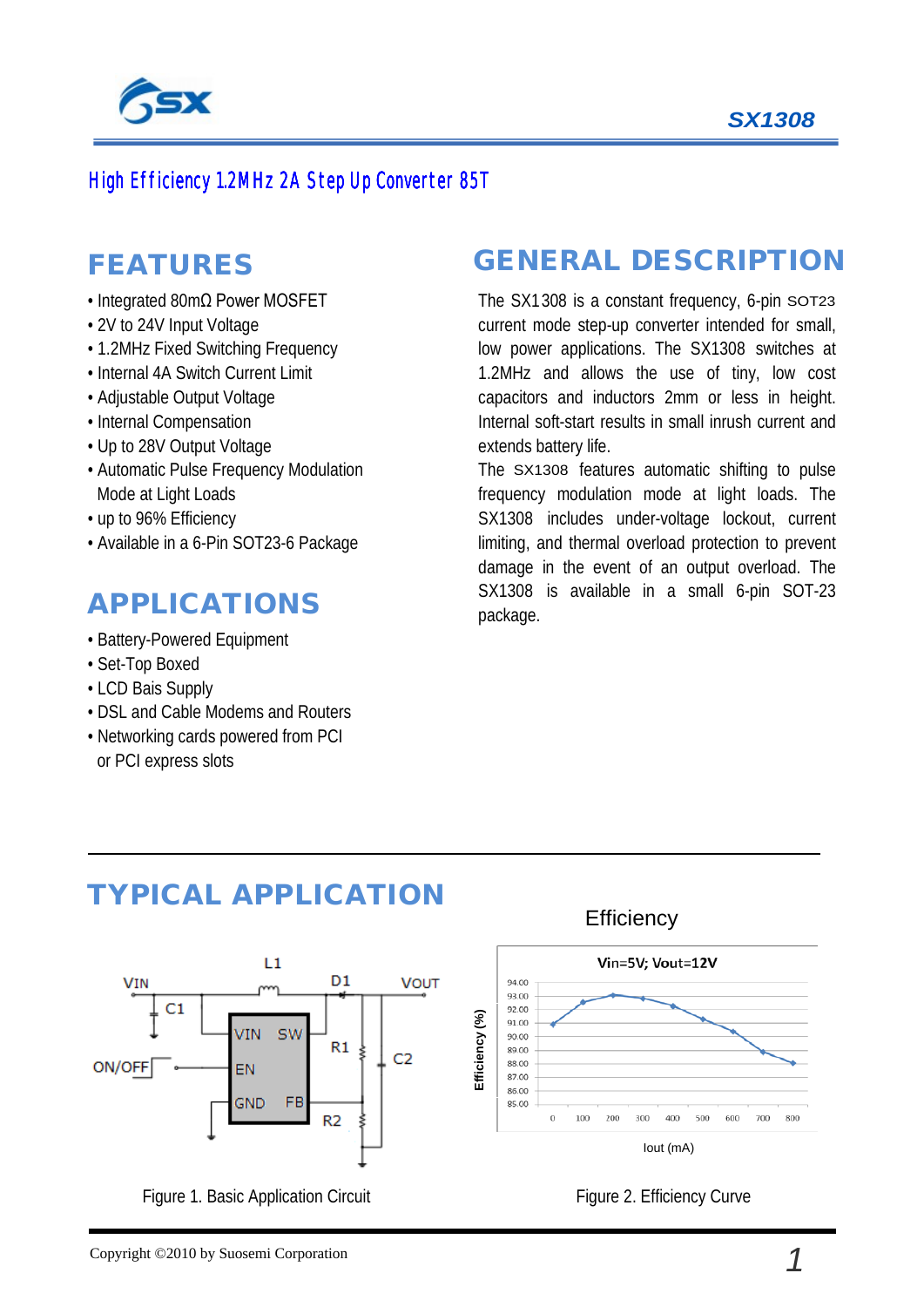

# ABSOLUTE MAXIMUM RATINGS

| Operating Temperature -40°C to +85°C |
|--------------------------------------|
|                                      |
| Junction Temperature 160°C           |
|                                      |

SW Voltage ……………………..-0.3V to 30V Storage Temperature Range -65°C to 150°C Peak SW Sink and Source Current ………4A Lead Temperature (Soldering, 10s) ...+300°C

## PACKAGE/ORDER INFORMATION



## PIN DESCRIPTION

| <b>PIN</b>     | <b>NAME</b> | <b>FUNCTION</b>                                                                                                                                                                     |
|----------------|-------------|-------------------------------------------------------------------------------------------------------------------------------------------------------------------------------------|
|                | <b>SW</b>   | Power Switch Output. SW is the drain of the internal MOSFET switch. Connect the<br>power inductor and output rectifier to SW. SW can swing between GND and 28V.                     |
| $\overline{2}$ | <b>GND</b>  | <b>Ground Pin</b>                                                                                                                                                                   |
| 3              | <b>FB</b>   | Feedback Input. The FB voltage is 0.6V. Connect a resistor divider to FB.                                                                                                           |
| 4              | EN          | Regulator On/Off Control Input. A high input at EN turns on the converter, and a<br>low input turns it off. When not used, connect EN to the input supply for automatic<br>startup. |
| 5              | IN          | Input Supply Pin. Must be locally bypassed.                                                                                                                                         |
| 6              | <b>NC</b>   | <b>NC</b>                                                                                                                                                                           |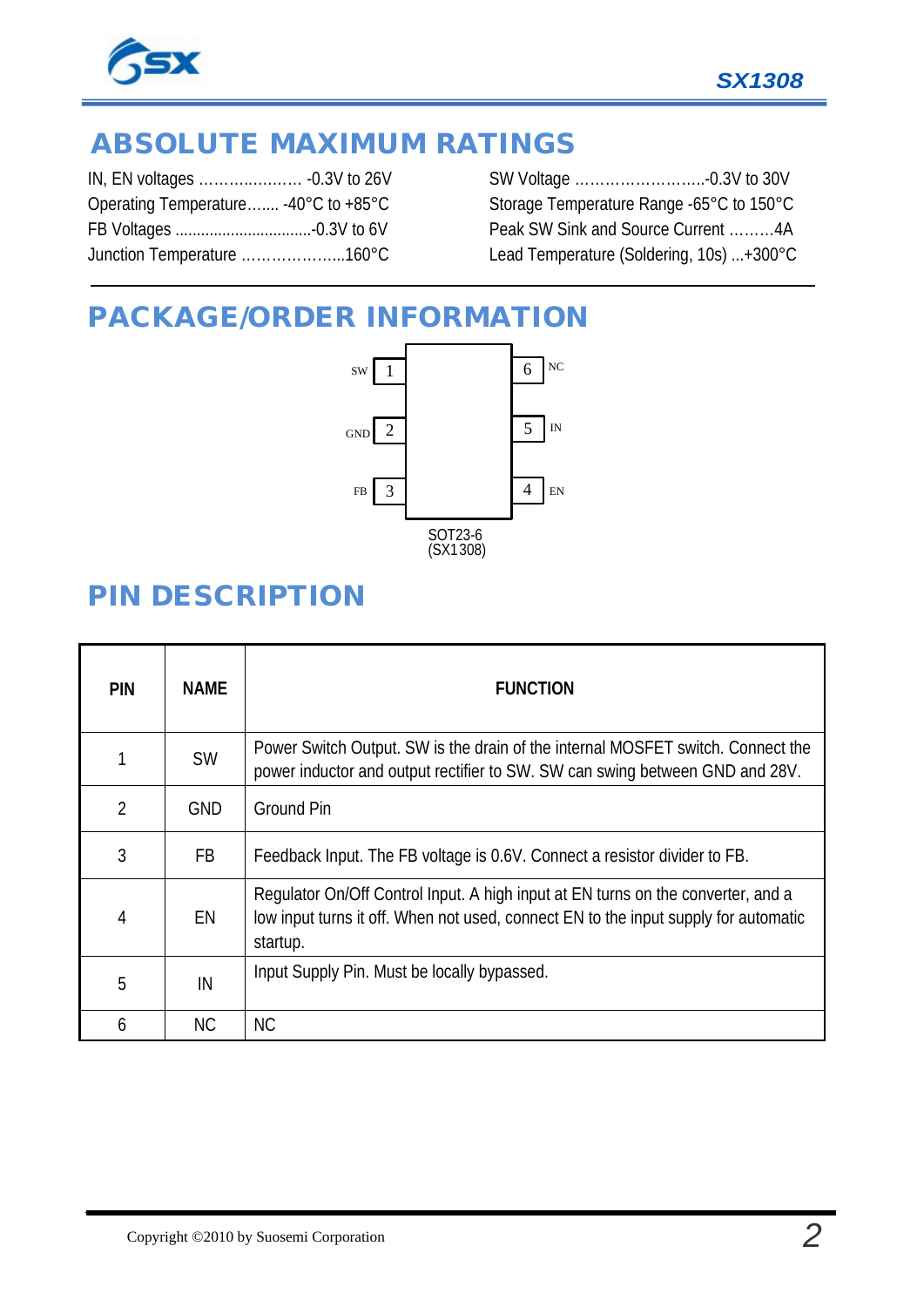

# ELECTRICAL CHARACTERISTICS

|  | $(V_{IN} = V_{EN} = 5V$ , $T_A = 25^{\circ}C$ , unless otherwise noted.) |
|--|--------------------------------------------------------------------------|
|--|--------------------------------------------------------------------------|

| Parameter                        | Conditions                    | <b>MIN</b>     | <b>TYP</b> | <b>MAX</b> | unit         |
|----------------------------------|-------------------------------|----------------|------------|------------|--------------|
| <b>Operating Input Voltage</b>   |                               | $\overline{2}$ |            | 24         | $\vee$       |
| Under Voltage Lockout            |                               |                |            | 1.98       | V            |
| Under Voltage Lockout Hysteresis |                               |                | 100        |            | mV           |
| Current (Shutdown)               | $V_{EN} = 0V$                 |                | 0.1        | 1          | μA           |
| Quiescent Current (PFM)          | $V_{FB} = 0.7V$ , No switch   |                | 100        | 200        | μA           |
| Quiescent Current (PWM)          | $V_{FB} = 0.5V$ , switch      |                | 1.6        | 2.2        | mA           |
| <b>Switching Frequency</b>       |                               |                | 1.2        |            | <b>MHz</b>   |
| Maximum Duty Cycle               | $V_{FB} = 0V$                 | 90             |            |            | %            |
| <b>EN Input High Voltage</b>     |                               | 1.5            |            |            | V            |
| <b>EN Input Low Voltage</b>      |                               |                |            | 0.4        | V            |
| <b>FB Voltage</b>                |                               | 0.588          | 0.6        | 0.612      | $\vee$       |
| FB Input Bias Current            | $V_{FB} = 0.6V$               | $-50$          | $-10$      |            | nA           |
| SW On Resistance (1)             |                               |                | 80         | 150        | $m\Omega$    |
| SW Current Limit (1)             | $V_{IN}$ = 5V, Duty cycle=50% |                | 4          |            | A            |
| SW Leakage                       | $V_{SW} = 20V$                |                |            | 1          | μA           |
| <b>Thermal Shutdown</b>          |                               |                | 155        |            | $^{\circ}$ C |

#### **Note:**

1) Guaranteed by design, not tested.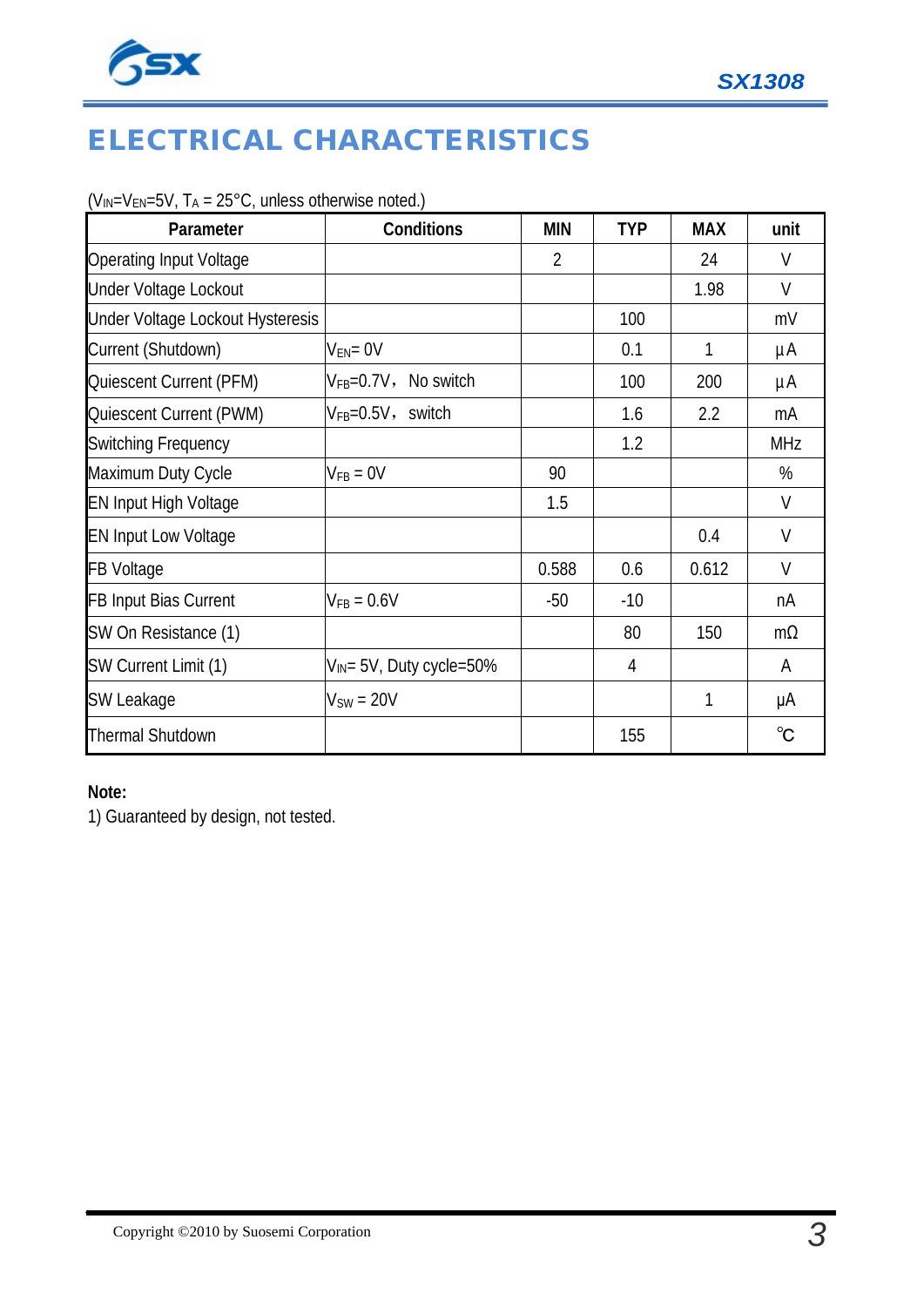



### **OPERATION**

The SX1308 uses a fixed frequency, peak current mode boost regulator architecture to regulate voltage at the feedback pin. The operation of the SX1308 can be understood by referring to the block diagram of Figure 3. At the start of each oscillator cycle the MOSFET is turned on through the control circuitry. To prevent sub-harmonic oscillations at duty cycles greater than 50 percent, a stabilizing ramp is added to the output of the current sense amplifier and the result is fed into the negative input of the PWM comparator. When this voltage equals

The output voltage of the error amplifier the power MOSFET is turned off. The voltage at the output of the error amplifier is an amplified version of the difference between the 0.6V bandgap reference voltage and the feedback voltage. In this way the peak current level keeps the output in regulation. If the feedback voltage starts to drop, the output of the error amplifier increases. These results in more current to flow through the power MOSFET, thus increasing the power delivered to the output. The SX1308 has internal soft start to limit the amount of input current at startup and to also limit the amount of overshoot on the output.



Figure 3. Functional Block Diagram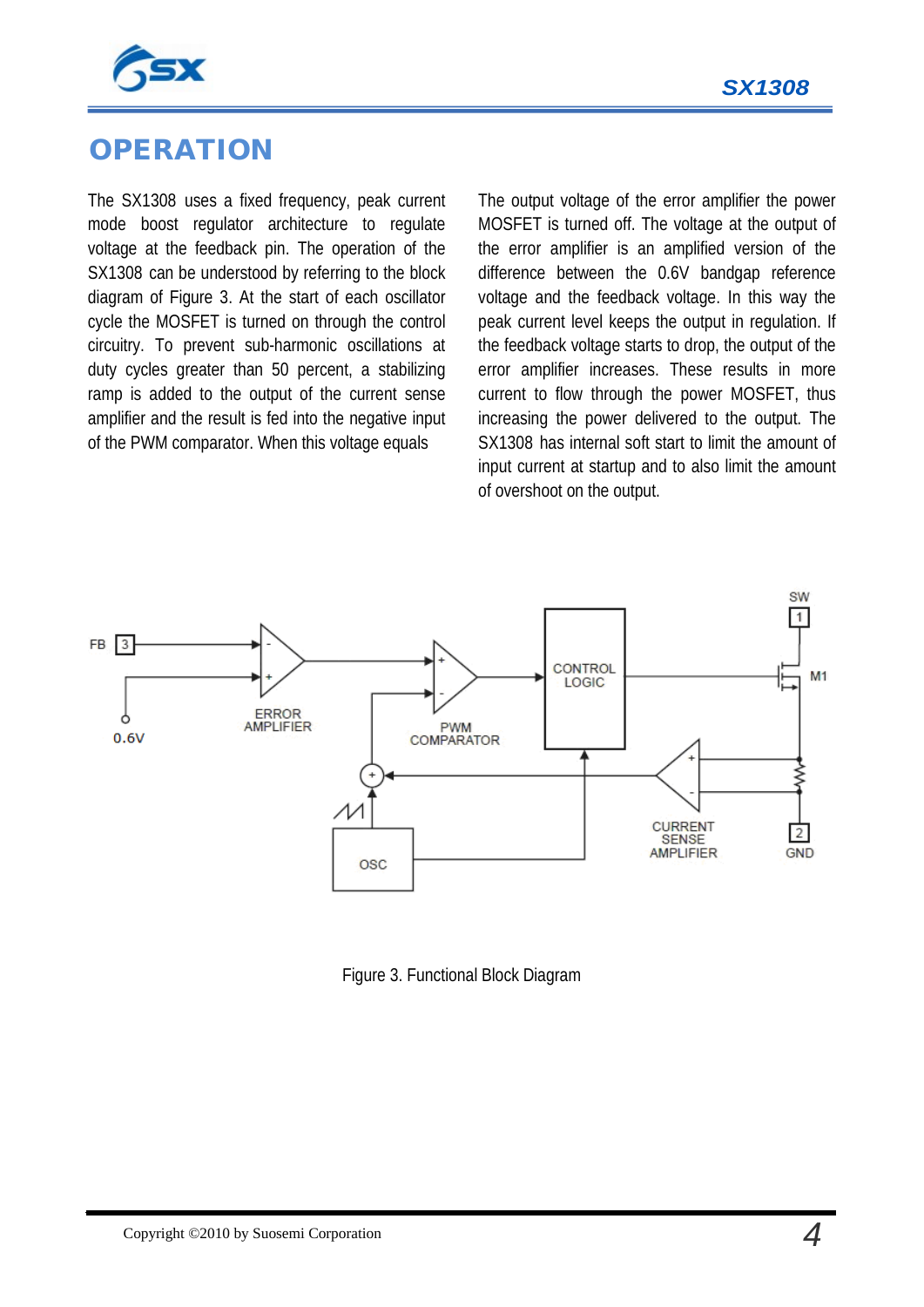

**Efficiency** 

92.00  $91.00$ 90.00 89.00

88.00

87.00 86.00

85.00

 $\overline{0}$ 

100 200 300

## TYPICAL OPERATING CHARACTERISTICS



Vin=13V; Vout=18V 95.50<br>95.00<br>95.50<br>95.00<br>94.50<br>94.00<br>93.50 Current limit(A) **Vout(V) Current limit(A)** 93.00<br>92.50  $92.00$ <br>91.50 91.00  $\circ$ 800 Iout(mA)

 **Efficiency Curve**

 **line Regulation**

Iout (mA)

400

500 600 700



Vout  $(V)$ 

 $5.17$ 5.16

5.15

5.14

5.13

5.12 5.11

 $5.1$ 

5.09

 $5.08$ 

5.07

 $\theta$ 100 200



 **Freq VS Vin**





800

900 1000

Iout (mA)

#### **Efficiency VS Vin**

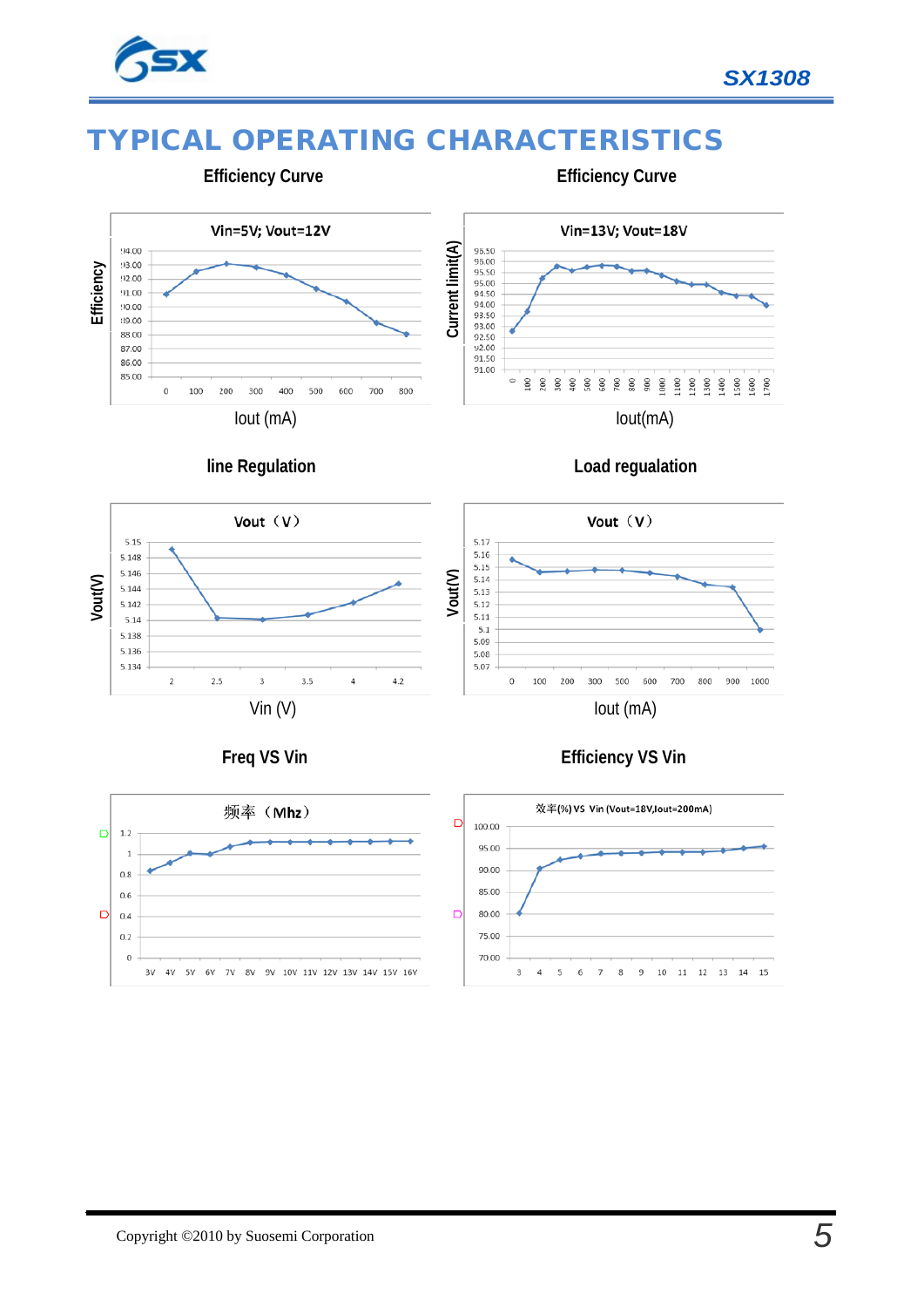

# APPLICATION INFORMATION

#### **Setting the Output Voltage**

The internal reference VREF is 0.6V (Typical).The output voltage is divided by a resistor divider,R1 and R2 to the FB pin. The output voltage is given by

$$
V_{OUT} = V_{REF} \times (1 + \frac{R_1}{R_2})
$$

#### **Inductor Selection**

The recommended values of inductor are 4.7 to 22μH. Small size and better efficiency are the major concerns for portable device, such as SX1308 used for mobile phone. The inductor should have low core loss at 1.2MHz and low DCR for better efficiency. To avoid inductor saturation current rating should be considered.

#### **Capacitor Selection**

Input and output ceramic capacitors of 22μF are recommended for SX1308 applications. For better voltage filtering, ceramic capacitors with low ESR are recommended. X5R and X7R types are suitable because of their wider voltage and temperature ranges.

#### **Diode Selection**

Schottky diode is a good choice for SX1308 because of its low forward voltage drop and fast reverses recovery. Using Schottky diode can get better efficiency. The high speed rectification is also a good characteristic of Schottky diode for high switching frequency. Current rating of the diode must meet the root mean square of the peak current and output average current multiplication as following :

$$
I_D(RMS) \approx \sqrt{I_{OUT} \times I_{PEAK}}
$$

The diode' s reverse breakdown voltage should be larger than the output voltage.

#### **Layout Consideration**

For best performance of the SX1308, the following guidelines must be strictly followed.

- $\triangleright$  Input and Output capacitors should be placed close to the IC and connected to ground plane to reduce noise coupling.
- $\triangleright$  The GND should be connected to a strong ground plane for heat sinking and noise protection.
- $\triangleright$  Keep the main current traces as possible as short and wide.
- $\triangleright$  SW node of DC-DC converter is with high frequency voltage swing. It should be kept at a small area.
- $\triangleright$  Place the feedback components as close as possible to the IC and keep away from the noisy devices.